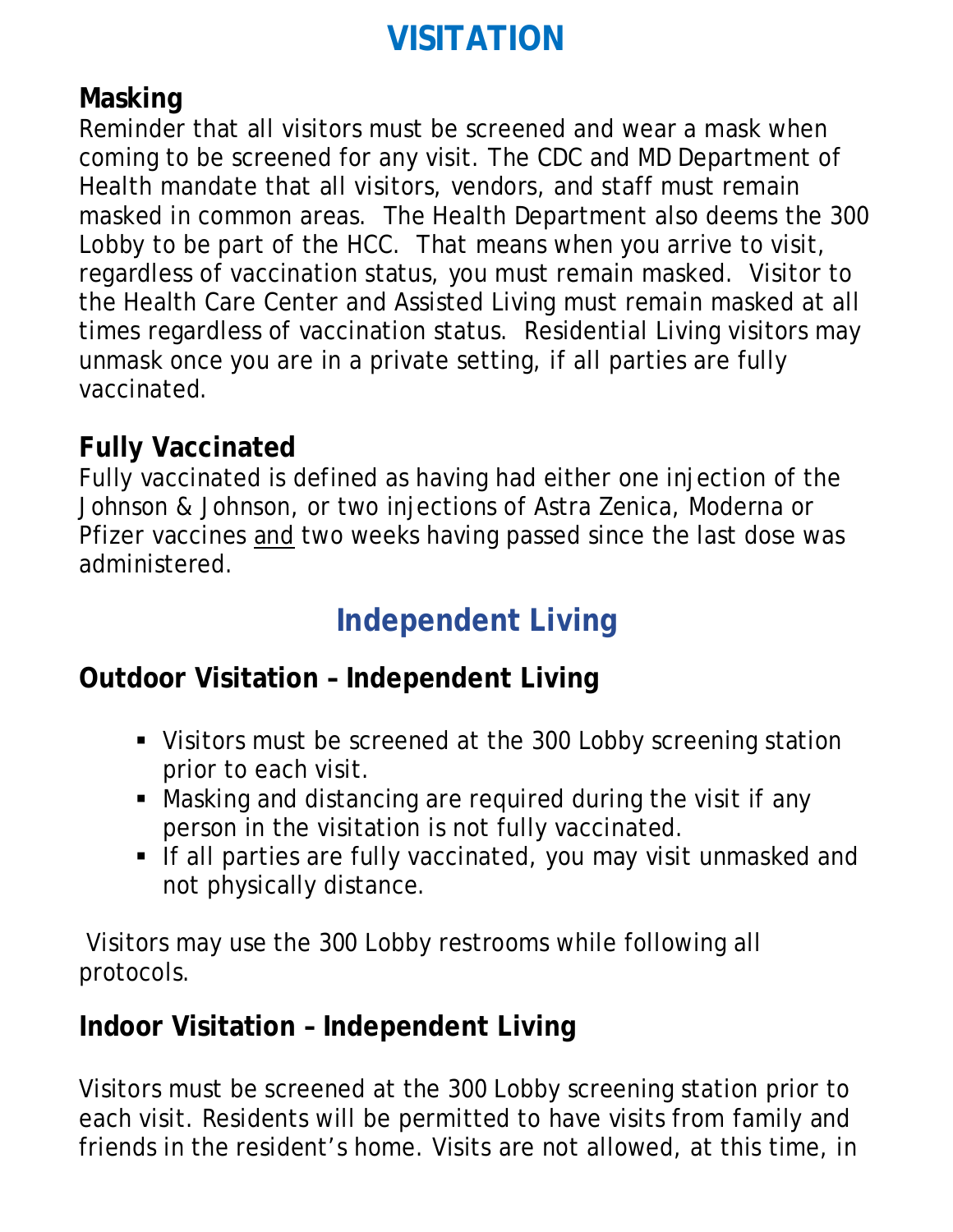communal areas. The following protocols must be followed to ensure the safety of our staff, residents, and visitors:

- 1. Visiting Hours for Non-Essential Visits are: Monday - Sunday 10:00 a.m. – 8:00 p.m.
- 2. Visits are limited to five visitors at a time per visit, and it is recommended that they not exceed one hour.
- 3. Visitors are expected to wear their masks the entire time they are in the community outside of the residents' home.
- 4. Visits are allowed only outdoors or in resident's homes, not communal areas.
- 5. If anyone visiting is not vaccinated, COVID-19 protocols should be observed. Please remain six feet apart, and wash hands at the beginning and end of each visit.
- 6. If all parties have been fully vaccinated, they may remove their mask (inside the residence), have close contact, and dine together. \*Evidence of vaccination required\*
- 7. Dining with residents is offered to vaccinated residents and guests at this time. Residents will need to make reservations, and guests must screen and provide evidence of vaccination.

# **Indoor Overnight Visitation:**

While we still recommend outdoor visits and for visitors to utilize nearby hotels for out of town visits, if you choose to have them stay in your home, please be reminded of the following protocols:

- Visitors must remain in the residence, they are not permitted in communal areas of the campus.
- Visitors need to provide evidence of vaccinations. We would prefer they be sent ahead of the visit. Please email to kpyles@clvillage.org or fax to 410-857-0039, Attn: Kim Pyles. If they are unable to be sent in advance they can be copied at the screening area.
- Residents are asked to please notify Liz Horn, Allison Herman, or Kim Pyles if they are going to be having a visitor staying overnight.
- If the visitor(s) are not fully vaccinated, they need to provide evidence of negative test results within 1 - 3 days before arrival.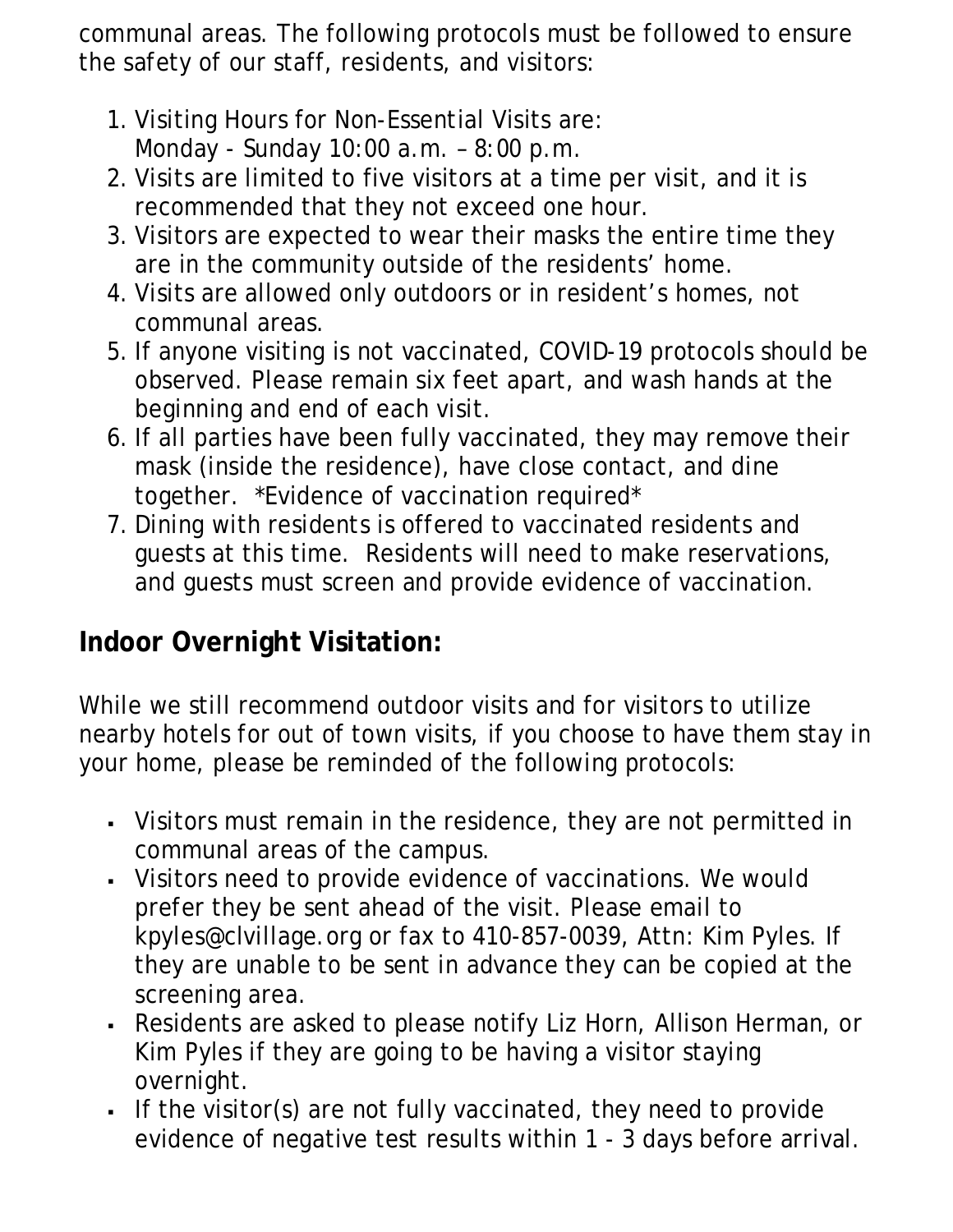These can be presented at the screening area or sent in advance to Kim Pyles.

- There is a two-guest limit and stays should not exceed 14 days unless it is a compassionate care visit.
- All guests must be screened at the 300 Lobby upon arrival to the campus before going to the resident's home.

Residents are encouraged to review these policies with visitors prior to the visitation. Outdoor visits are still encouraged and preferred. Please note that essential visits remain unchanged. End-Of-Life or visits deemed essential must be pre-approved and put on an essential visitor list. These visitors must be screened prior to entering the community and follow all COVID-19 protocols.

Please contact Social Work if you receive care in your home that is essential. This will allow your caregiver to be on a list and given access directly after screening.

# **Resident Visitation Independent Living**

**Residents may visit with each other in each** other's homes and in common areas inside the community.



- While visiting in each other's homes, residents may visit unmasked and dine together if everyone is vaccinated. If residents are unsure of any visitor's vaccination status, or it is known that someone isn't vaccinated, everyone should remain masked and follow all COVID-19 protocols.
- Residents must remain masked in all communal areas on campus.

#### **COVID-19 Testing**

Anyone who is tested for COVID-19 should notify Allison Herman, Care Coordinator when they are tested and again when they receive their results: 443-605-1033.

If you do not feel well or experience any of the following symptoms: vomiting, diarrhea, chills, muscle pain, headache, sore throat, new loss of taste or smell, fever, cough, or shortness of breath, contact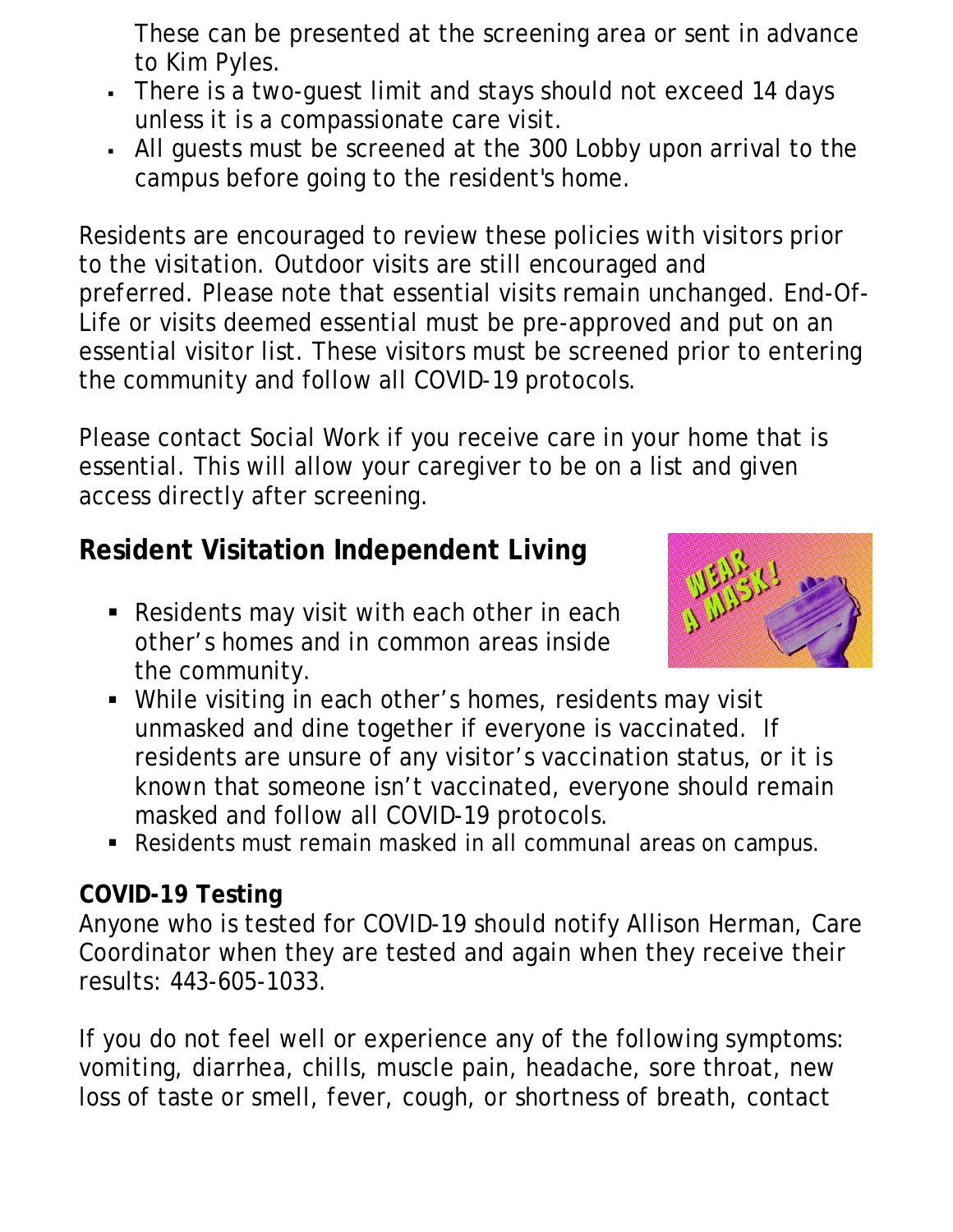your primary physician and **Allison Herman, Care Coordinator, 443- 605-1033.**

# **Health Care Center & Assisted Living Visitation**

*ALL visitors must be screened at the 300 lobby prior to each visit. All visitors regardless of vaccination status must remain masked during all visits in the Health Care Center and Assisted Living.* 

# **Health Care Center and Assisted Living**

*Recommended Visiting Hours are 11 am – 7 pm – 7 days a week* 

**Indoor Visits** -

- Visitors must follow infection control protocols (wearing a surgical mask at all times (we can provide them), hand sanitizing, and social distancing).
- Visits are no longer limited in any way. However, regardless of vaccination status all visitors must remain masked the entirety of their visit.

# **Outdoor Visits -**

- **Limited to 9 visitors.**
- Visits are limited to one hour.
- Masking and social distancing should continue during the visit.
- One visitor will bring the resident outside to the rest of the party. The rest of the party may park at the Health Care Center.
- All visitors must be screened.

*If a visitor tested positive within the last two weeks, please do not visit.*

We are not able to offer visits for residents who are currently on Isolation *Precautions for any reason.*

### **Arriving:**

All visitors must be screened at the 300 lobby (please follow the signs). Visits will be in room or outdoors.